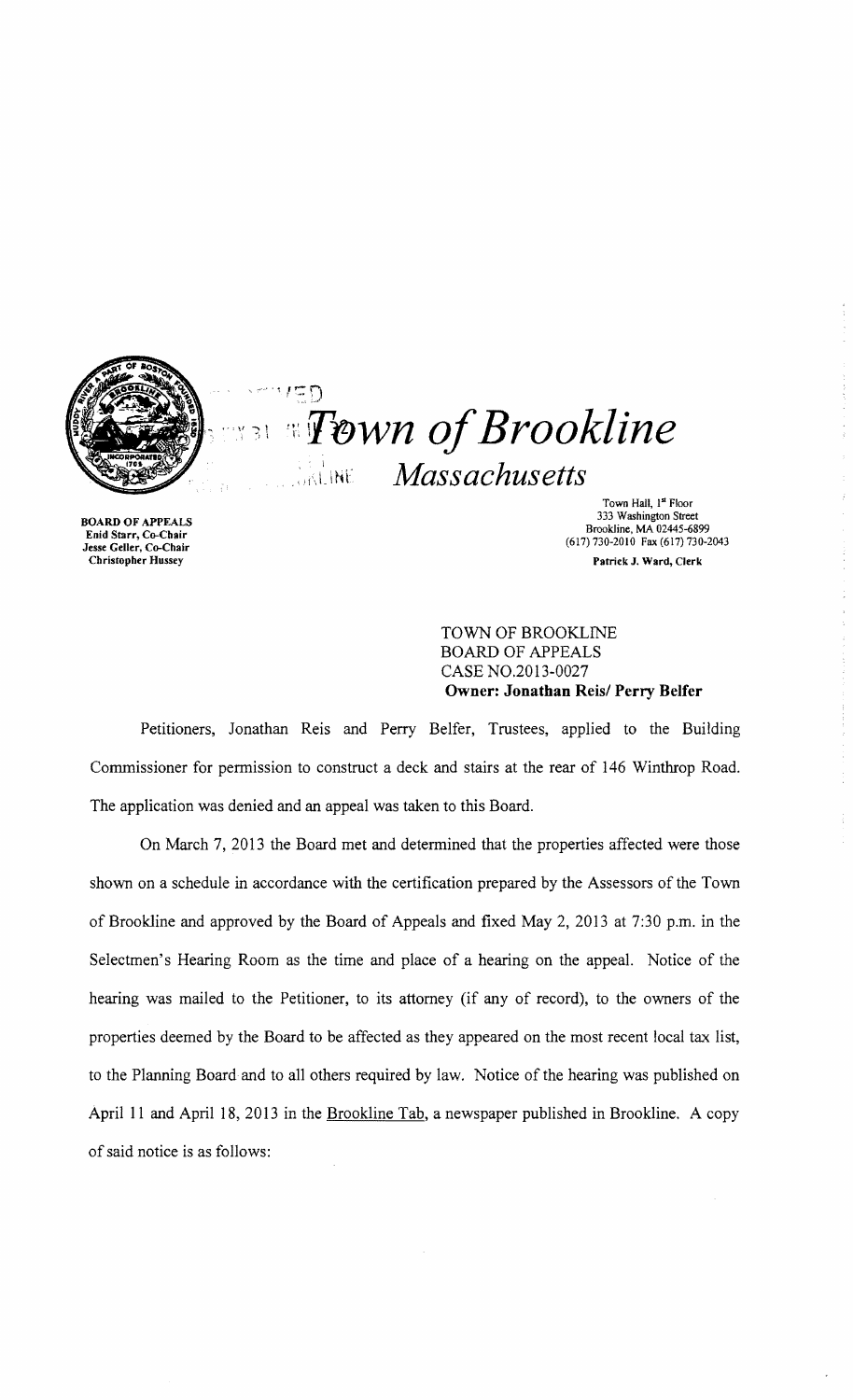# NOTICE OF HEARING

# Pursuant to M.G.L. C. 39, sections 23A & 23B, the Board of Appeals will conduct a public hearing to discuss the following case:

Petitioner: Jonathan Reis/Perry Belfer Owner: Jonathan Reis/Perry Belfer Location of Premises: 146 Winthrop Road Date of Hearing: May 2, 2013 Time of Hearing: 07:30 p.m. Place of Hearing: Selectmen's Hearing Room, 6<sup>th</sup> Floor.

A public hearing will be held for a variance and/or special permit from

- 1. 5.43; Exceptions to Yard and Setback Regulations
- 2. 5.70; Rear Yard Requirements
- 3. 8.02.2; Alteration or Extension

Of the Zoning By-Law to construct a deck and stairs at the rear

At 146 Winthrop Road

Said Premise located in a S-10 (Single-Family) residential district.

*Hearings, once opened, may be continued by the Chair to a date and time certain. No further notice will be mailed to abutters or advertised in the TAB. Questions regarding whether a hearing has been continued, or the date and time ofany hearing may be directed to the Zoning Administrator at* 617-734-2134 *or check meeting calendar at:http://calendars.town.brookline.ma.usIMasterTownCalandar/? FormID= 158.* 

The Town of Brookline does not discriminate on the basis of disability in admission to, access to, *or operations ofits programs, services or activities. Individuals who need auxiliary aids for*  effective communication in programs and services of the Town of Brookline are invited to make *their needs known to the* ADA *Coordinator, Stephen Bressler, Town ofBrookline,* 11 *Pierce Street, Brookline,* J.1A *02445. Telephone:* (617) *730-2330; TDD* (617) *730-2327.* 

Jesse Geller

Christopher Hussey

#### Jonathan Book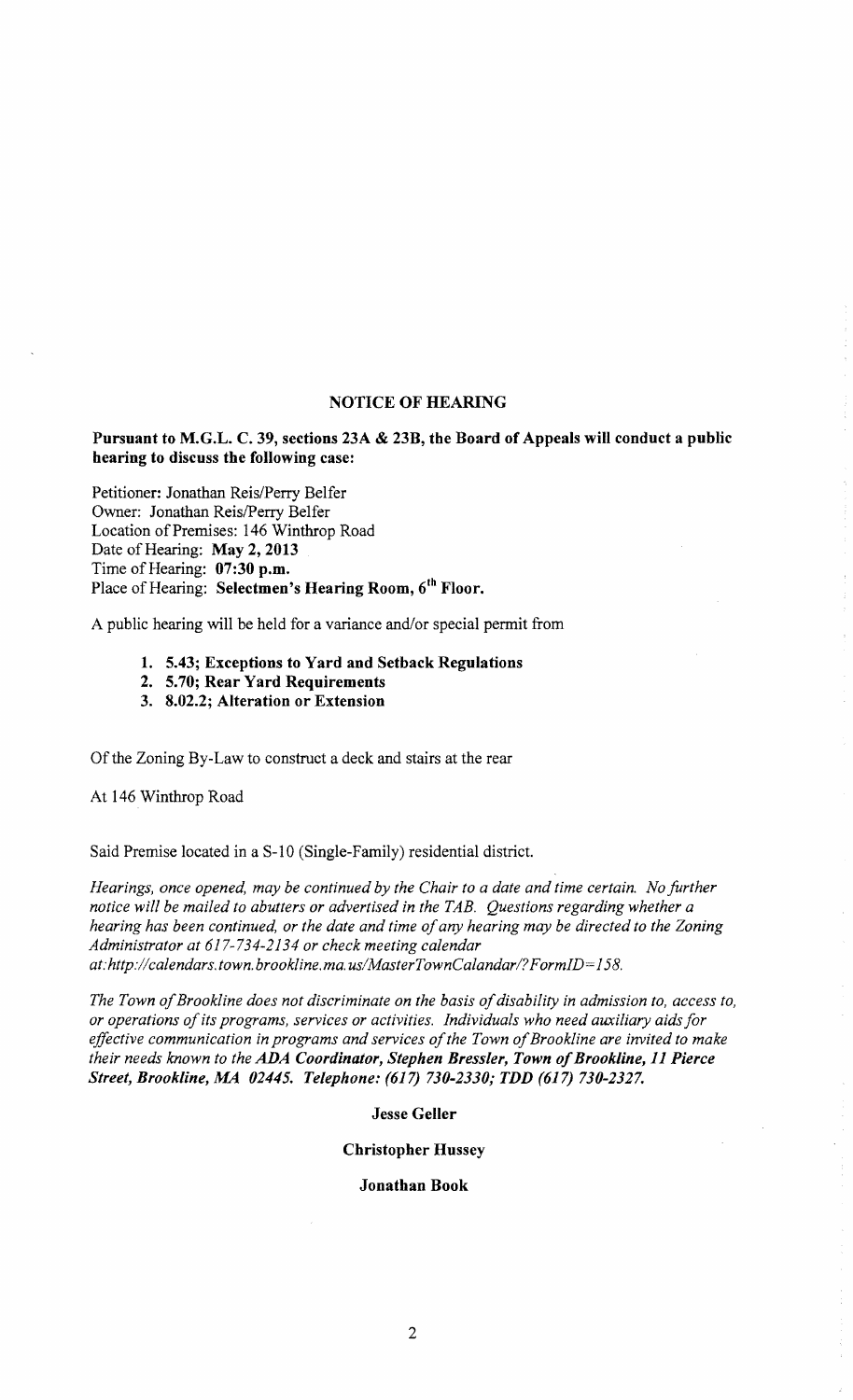At the time and place specified in the notice, this Board held a public hearing. Present at the hearing was Chairman Jonathan Book and Board Members, Mark Zuroff and Christopher Hussey. Douglas Luther, Architect, presented the case for the petitioner.

Mr. Luther described the property as is a two-family dwelling that was built in 1900. The neighborhood is located off of Beacon Street to the south and consists of structures that are primarily two-family uses, with 4-8 unit apartment buildings closer to Beacon Street.

The applicants, Jonathan Reis and Perry Belfer, are proposing to construct a new deck with stairs to the rear of the property. The existing deck and stairs will be removed and replaced with a slightly larger deck area that will be 8'x8' in total area. The relocation of the stairs will allow the upstairs unit to access the portion of the property that is designated for their use.

The Chairman asked if anyone in attendance would like to speak in favor of the petition. No one spoke.

The Chairman asked if anyone in attendance would like to speak in opposition to the proposal.

The Chairman called upon Polly Selkoe, Assistant Director of Regulatory Planning, to deliver the comments of the Planning Board.

# **FINDINGS**

# **Section 5.43** - Exceptions to Yard and Setback Regulations **Section 5.70 – Rear Yard Requirements**

3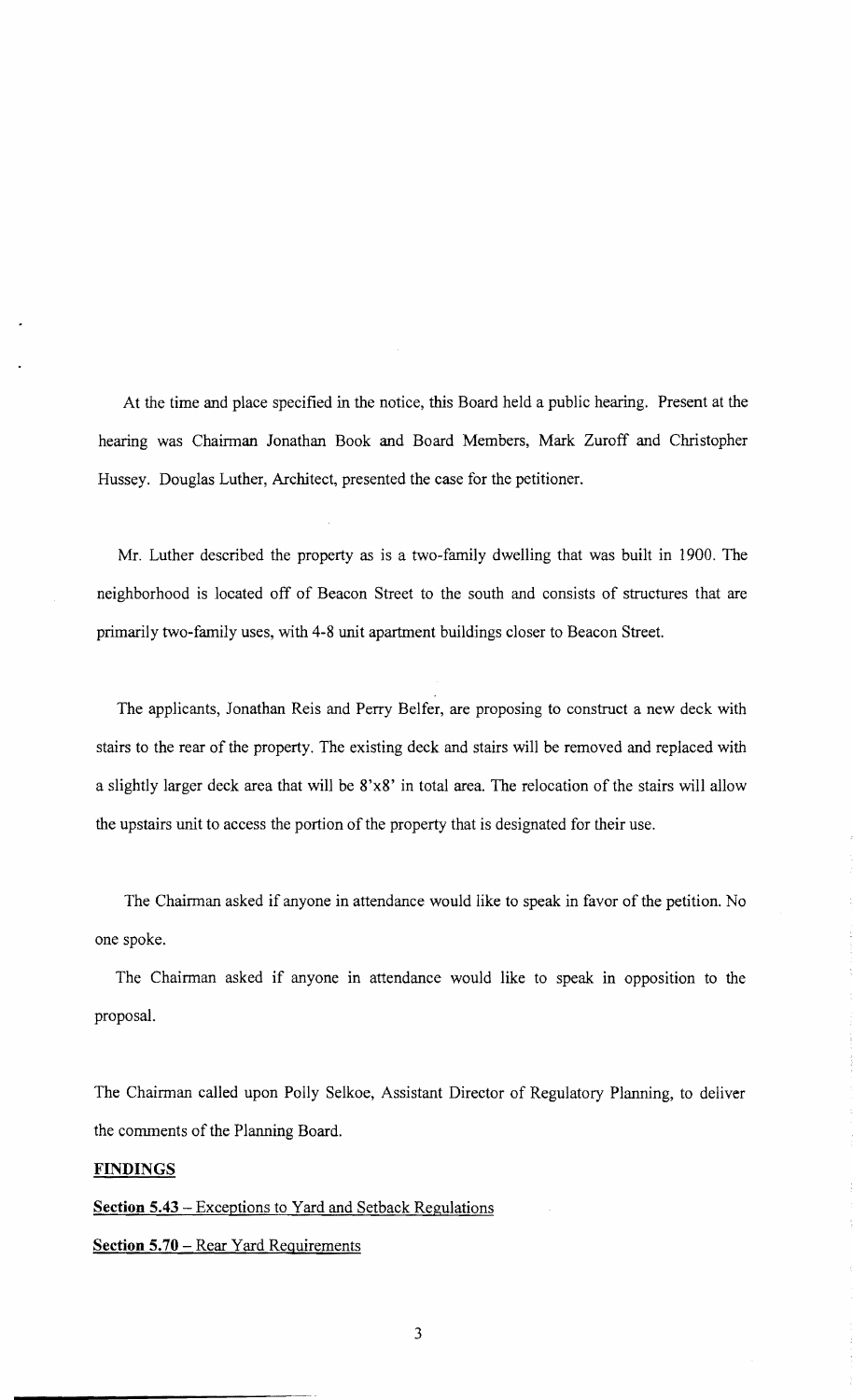| <b>Proposed Driveway</b> | Required/Allowed |            | <b>Existing</b> Proposed | <b>Relief</b>   |
|--------------------------|------------------|------------|--------------------------|-----------------|
| <b>Rear Yard Setback</b> | 6 feet           | $3.4$ feet | 5.9 feet                 | Special Permit* |

\*Under *Section* 5.43, the Board of Appeals may waive yard and setback requirements if counterbalancing amenities are provided.

### **Section 8.02.2** - Alteration or Extension

A special permit is required to alter a pre-existing non-conforming structure.

Ms. Selkoe said the Planning Board is supportive of the proposal to demolish the existing deck and stairs and construct a new deck and stairs. The relocation of the stairs will allow the upstairs unit to better access and utilize the property. The proposed construction is not anticipated to negatively impact neighbors to the rear, as there is a large retaining wall along the rear property line that was built for a parking structure. The Planning Board recommends that the applicant install landscaping required for a counterbalancing amenity for a special permit.

**Therefore, the Planning Board recommends approval of the plans by Douglas Ruther**  Architects, dated  $2/21/2013$ , and the site plan by Massachusetts Survey Consultants, dated **10/23/12 subject to the following conditions:**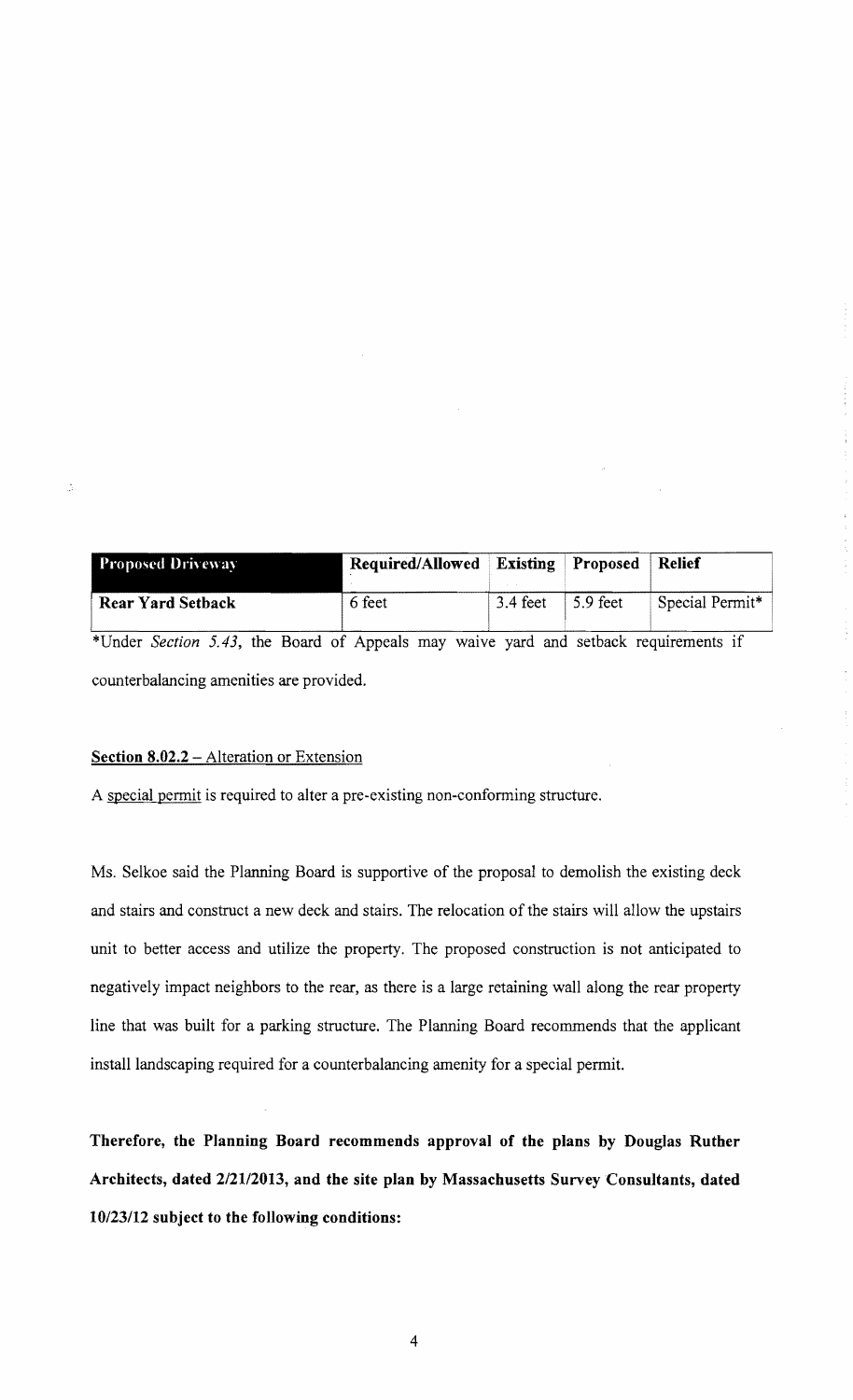- 1. Prior to issuance of a building permit, a final landscaping plan, indicating both plant and paving materials, shall be submitted to the Assistant Director for Regulatory Planning for review and approval.
- 2. Prior to issuance of a building permit, the applicant shall submit to the Building Commissioner for review and approval for conformance to the Board of Appeals decision: 1) a final site plan, stamped and signed by a registered engineer or land surveyor; 2) final elevations of any retaining walls for the parking area, indicating materials, stamped and signed by a registered engineer or architect; and 3) evidence that the Board of Appeals decision has been recorded at the Registry of Deeds.

The Chairman called upon Michael Yanovitch, Chief Building Inspector, to deliver the comments of the Building Department. Mr. Yanovitch said the Building Department has no objection to the requested relief. He said the most affected abutter has a parking lot to the rear.

The Board deliberated on the merits of special permit relief. The Board voted unanimously that the requirement have been met for the issuance of a special permit for sections **5.43, 6.0and 8.02** of the Zoning By-Law. The Board made the following specific findings pursuant to said **Section 9.05:** 

a. The specific site is an appropriate location for such a use, structure, or condition.

b. The use as developed will not adversely affect the neighborhood.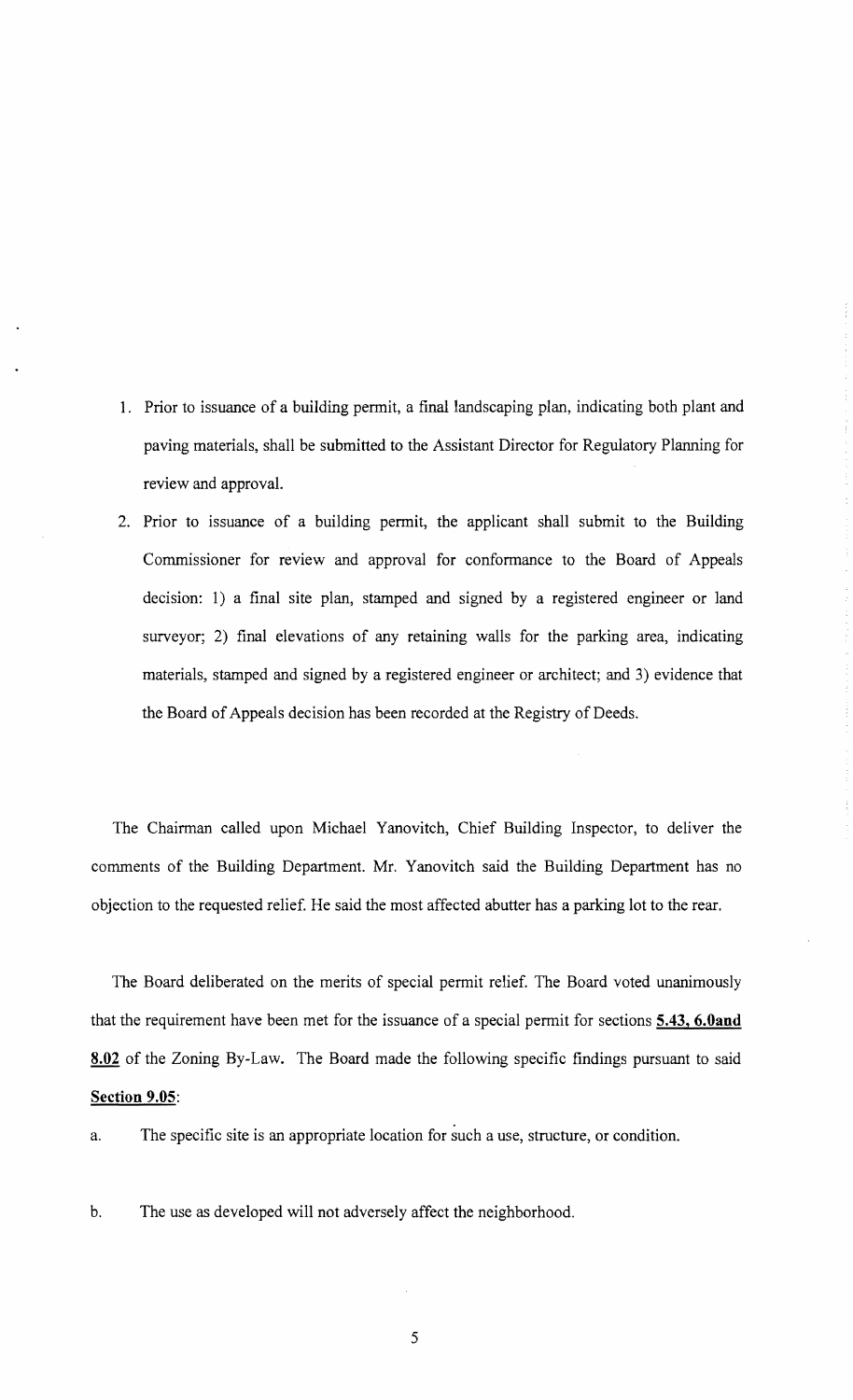c. There will be no nuisance or serious hazard to vehicles or pedestrians.

d. Adequate and appropriate facilities will be provided for the proper operation of the proposed use.

Accordingly, the Board voted unanimously to grant the requested relief subject to the following conditions:

- 1. Prior to issuance of a building permit, a final landscaping plan, indicating both plant and paving materials, shall be submitted to the Assistant Director for Regulatory Planning for review and approval.
- 2. Prior to issuance of a building permit, the applicant shall submit to the Building Commissioner for review and approval for conformance to the Board of Appeals decision: 1) a final site plan, stamped and signed by a registered engineer or land surveyor; 2) final elevations of any retaining walls for the parking area, indicating materials, stamped and signed by a registered engineer or architect; and 3) evidence that the Board of Appeals decision has been recorded at the Registry of Deeds.

6